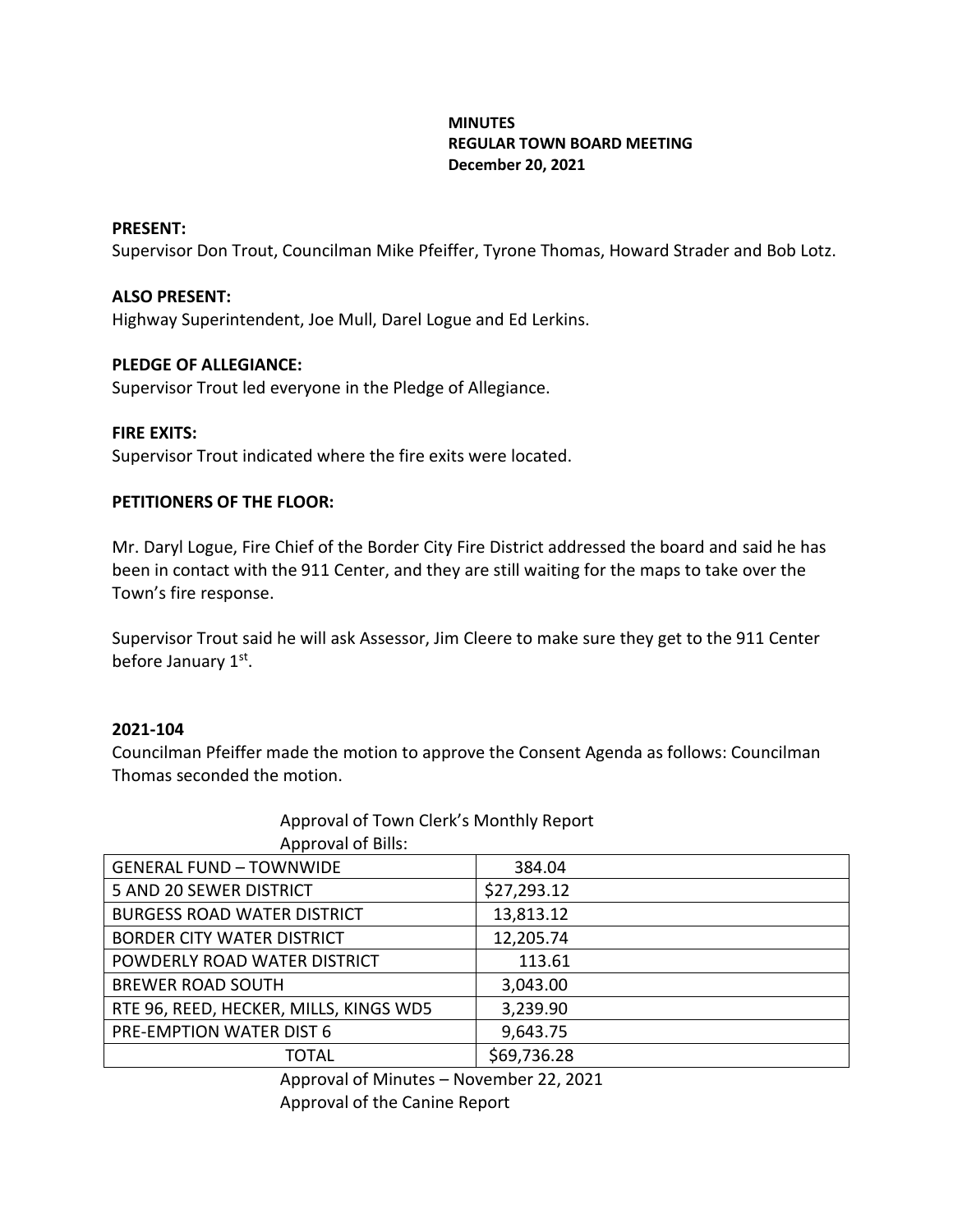# **AYE NAE** Supervisor Trout Councilman Pfeiffer Councilman Thomas Councilman Strader Councilman Lotz

The motion was carried.

# **2021-105**

Councilman Lotz made the motion to approve the health and dental insurance for the year 2022.

Councilman Thomas seconded the motion. The resolution are as follows:

Town of Waterloo full time employees who are covered by the Town's Dental Insurance at the time of retirement can continue the Dental Plan by paying 75% of the monthly premium. An eligible Retiree is defined as a full-time employee with more than one year of employment with The town and over the age of 55. Eligible Retirees will be required to send the Town a check monthly or annual basis to cover the 75% cost of Dental Insurance. The Dental Plan will be the same plan for Active employees.

Town of Waterloo full time hourly employees (non-elected) are fully covered by the Town's Dental Insurance monthly premium: Dental Blue Options. Town of Waterloo full time hourly employees (non-elected) pay 25% of the Simply Blue Plus Silver 2 medical insurance. There are 3 retirees that are paying 25% of a medical premium for Medicare Blue Choice Large Group Plan 3 (HMO-POS).

Elected Officials, and full-time employees that waive the medical and dental, are paid a stipend of \$4500 a year/#375.00 per month.

> **AYE NAE** Supervisor Trout Councilman Thomas Councilman Strader Councilman Lotz Councilman Pfeiffer

The motion was carried

**2021-106**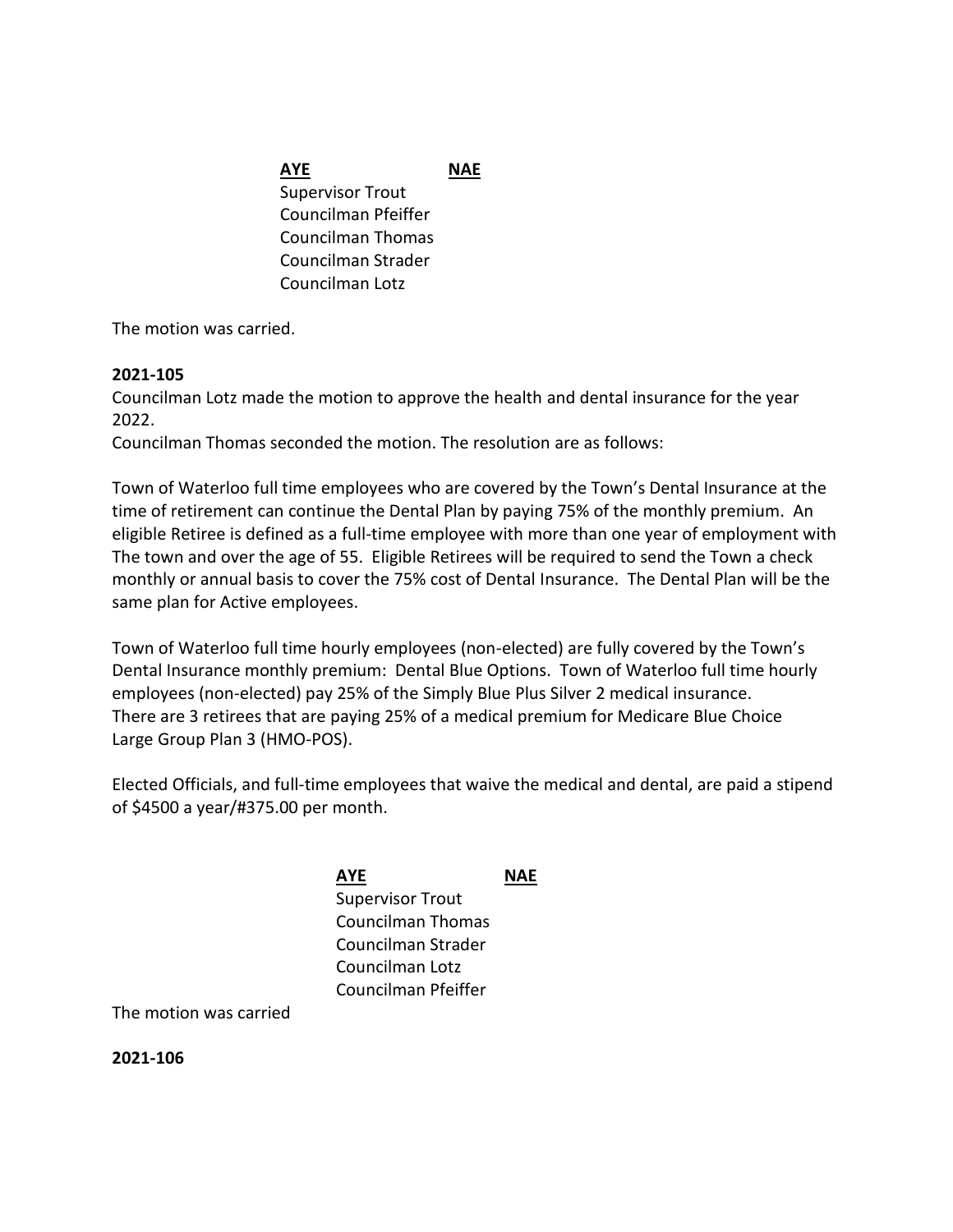Councilman Strader made the motion to have the Reorganizational Meeting for the Year 2022 at the Regular Town Board Meeting to be held on January 24, at 7:00 PM. Councilman Pfeiffer seconded the motion.

# **AYE NAE** Supervisor Trout Councilman Thomas Councilman Strader Councilman Lotz Councilman Pfeiffer

The motion was carried

# **2021-107**

Councilman Lotz made the resolution to re-appoint Mr. John Pigman to the Planning Board, term expires 12-31-2029. Councilman Thomas seconded the motion.

# **AYE NAE** Supervisor Trout Councilman Thomas Councilman Strader Councilman Lotz Councilman Pfeiffer

The motion was carried

# **2021-108**

Councilman Thomas made the motion to re-appoint Mr. Carl Altemari to the Zoning Board of Appeals, term expires 12-31-2027. Councilman Pfeiffer seconded the motion.

| <b>AYE</b>              | NAF |
|-------------------------|-----|
| <b>Supervisor Trout</b> |     |
| Councilman Thomas       |     |
| Councilman Strader      |     |
| Councilman Lotz         |     |
| Councilman Pfeiffer     |     |

The motion was carried

## **2021-109**

Councilman Lotz made the motion to approve the engagement letters from Allied Financial To inspect the 2021 records of the Town Clerk, Justice Clerk, and the Tax Collector. The total amount is \$3,250.00. Councilman Pfeiffer seconded the motion.

> **AYE NAE** Supervisor Trout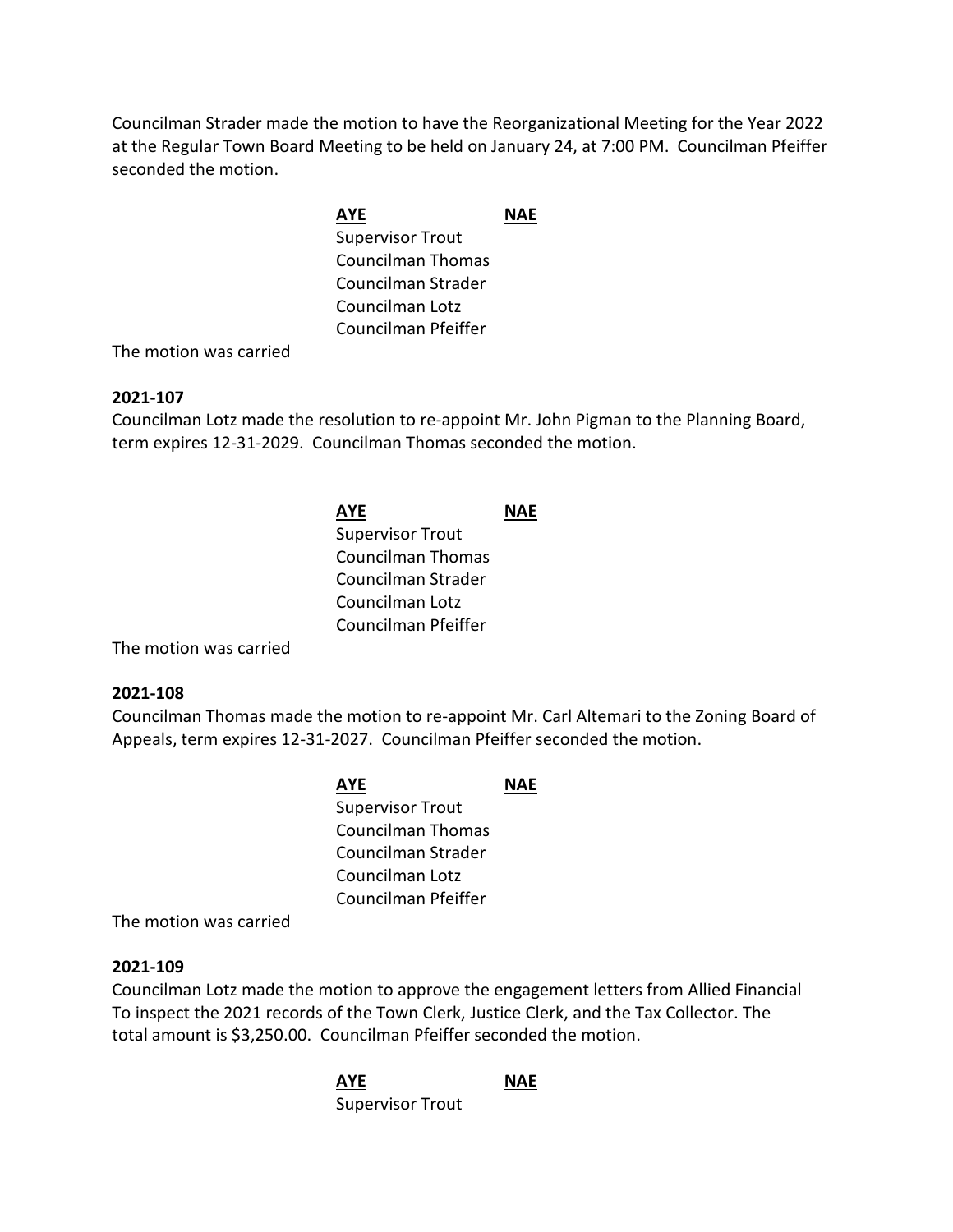Councilman Thomas Councilman Strader Councilman Lotz Councilman Pfeiffer

The motion was carried

# **2021-110**

Councilman Lotz made the motion for Water/Sewer Maintainer, Jared Meyer, will be compensated \$50.00 per month for his phone and internet services. The period starting January 2021 thru December 2021 will compensate Mr. Meyer \$600.00. Thus, going forward, Mr. Meyer will be allotted \$50.00 per month and will be paid after each board meeting which is the fourth Monday of the Month.

| AYE                     | NAF |
|-------------------------|-----|
| <b>Supervisor Trout</b> |     |
| Councilman Thomas       |     |
| Councilman Strader      |     |
| Councilman Lotz         |     |
| Councilman Pfeiffer     |     |

The motion was carried

Supervisor Trout said they must make a decision on how to pay the current Town Clerk, Sandra Ridley to continue working as Town Clerk for the month of January. After discussion, they board made a decision.

# **2021-111**

Councilman Thomas made the motion to pay Town Clerk, Sandra Ridley a stipend at her regular salary for the month of January 2022. Councilman Lotz seconded the motion.

| AYE                     |  |
|-------------------------|--|
| <b>Supervisor Trout</b> |  |
| Councilman Thomas       |  |
| Councilman Strader      |  |
| Councilman Lotz         |  |
| Councilman Pfeiffer     |  |
|                         |  |

The motion was carried

## **COMMITTEE REPORTS:**

Councilman Lotz said he had a meeting with MRB Representative, Mr. Patrick Nicoletta and that the Department of Environmental Conservation is reviewing it and Mr. Nicoletta said it should be ready by the January 24<sup>th</sup>, Town Board Meeting.